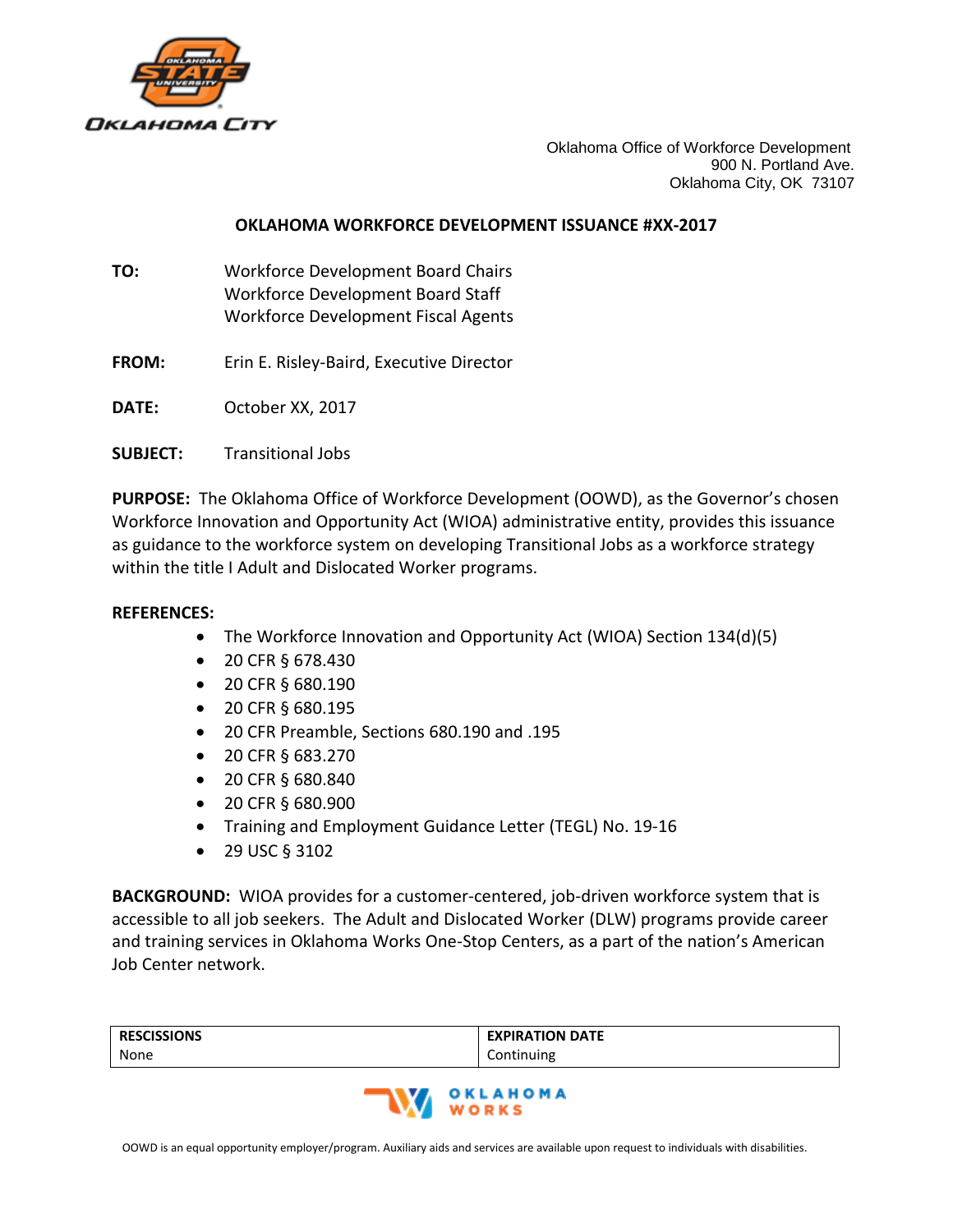**MESSAGE:** Transitional Jobs are a type of work-based training local workforce development boards (LWDBs) may offer as an individualized career service under WIOA. Transitional jobs are time-limited, wage-paid work experiences that are subsidized up to 100 percent. These jobs can be in the public, private, or non-profit sectors and are only available for individuals with barriers to employment who are "chronically unemployed" or who have an "inconsistent work history", as determined by the LWDB. Transitional jobs provide individuals with work experience and an opportunity to develop important workplace skills, including "soft skills" within the context of an employee-employer relationship, in which the program provider generally acts as the employer. In addition, transitional jobs are required to be combined with comprehensive career services and supportive services.

The goal of transitional jobs is to establish a work history for the individual that demonstrates success in the workplace and develops the skills that lead to entry into, and retention in, unsubsidized employment. Although there is no assumption that the individual will be retained in the transitional job after the work experience is over, retention is the preferred outcome.

Potential target groups for transitional jobs may include:

- Long-term unemployed;
- Ex-offenders;
- Individuals who are currently receiving or have exhausted Temporary Assistance for Needy Families (TANF) or Supplemental Nutrition Assistance Program (SNAP) benefits;
- Individuals with disabilities; and
- Other individuals with barriers to employment, per 29 USC § 3102 (24).

Per 20 CFR § 680.195, LWDB's may use up to 10 percent of their combined Adult and DLW funds to provide transitional jobs to individuals. For example, if a local area receives \$1.5 million in Adult funds and \$1.0 million in DLW funds, the LWDB may use up to \$250,000 (10% of the total) for transitional jobs. The employer reimbursement rate for transitional jobs is determined by the LWDB and may be up to 100 percent. LWDBs are, however, encouraged to work with employers who are willing to contribute a percentage of the cost for the transitional job.

To utilize transitional jobs as a service delivery strategy, LWDBs must adopt policies to:

- Identify employers (public, private, or nonprofit) who can provide quality experiences for individuals to obtain unsubsidized employment;
- Include the planned reimbursement amount for the jobs;
- Identify the supportive services which must be included;
	- $\circ$  Local supportive services policies must ensure resource and service coordination with Oklahoma Works One-Stop partners and other community service providers;
- Identify the limits on the duration of transitional jobs;